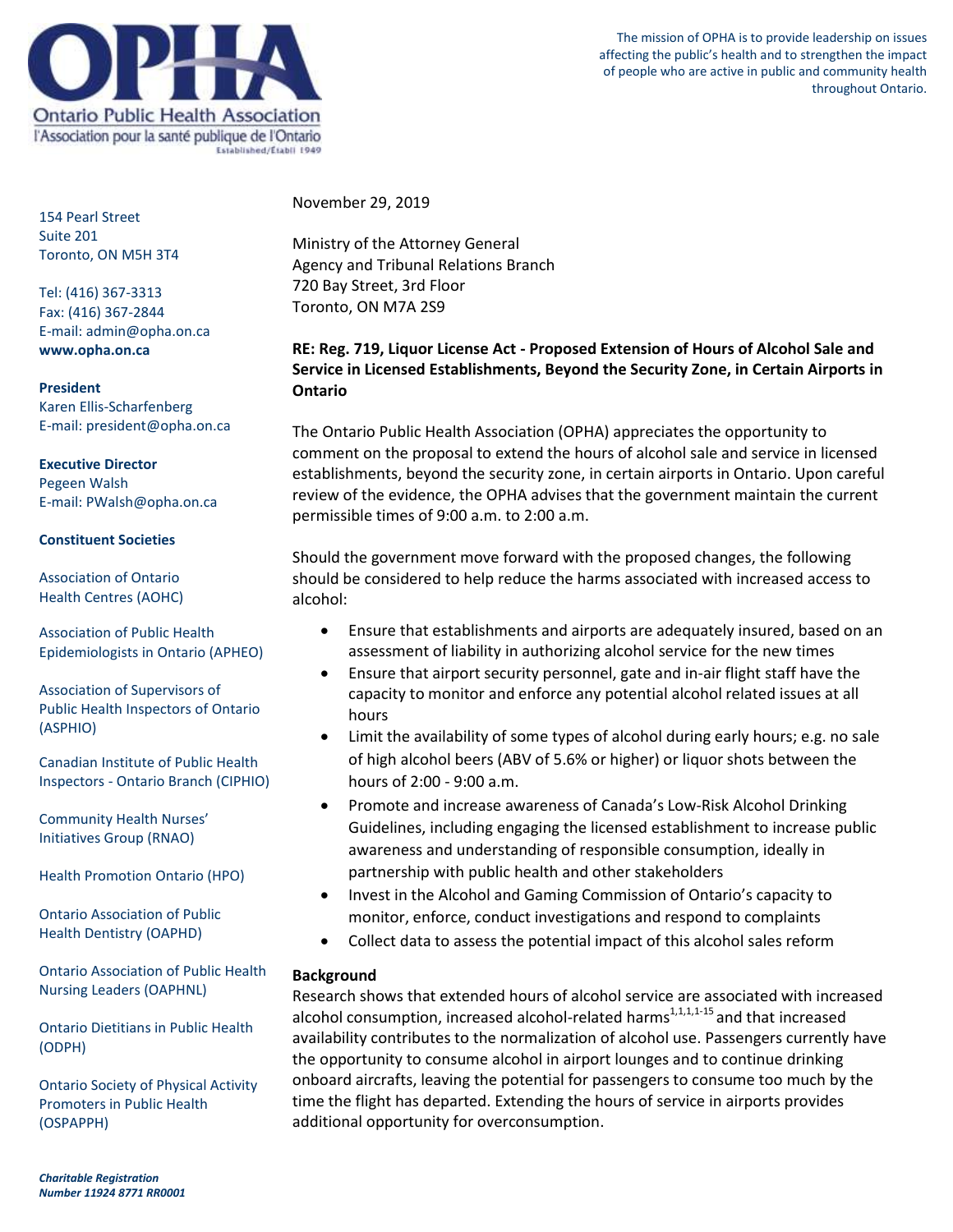In the United Kingdom, airline employees reported that alcohol was a contributing factor in 45% of all incidents of air rage among those reported to the government between 1999-2003<sup>16-18</sup>. In Canada and the United States, again alcohol was also the most common factor in reports of passenger misconduct<sup>19-</sup> <sup>20</sup>. Intoxicated passengers can affect the safety of passengers and staff on board flights. Consuming alcohol has the potential to impair one's ability to evacuate an airplane safely in the event of an emergency, and intoxicated passengers may be less likely to wear a seatbelt. In cases where airplanes need to be diverted, there can be financial implications for airlines while negatively affecting the travel plans of passengers. Although airline crew are trained to handle intoxicated passengers and have policies to prevent any intoxicated passenger from boarding an aircraft, there are documented incidences where these policies do not always work and may leave staff with difficulties determining which passengers are permitted to fly. Due to these challenges, there have been talks of creating an industry standard to limit the number of drinks per passenger along with ways to enforce the policy<sup>21</sup>. Maintaining current alcohol service hours will prevent additional pressures on airports and airline staff.

Additional opportunities for alcohol consumption in airports followed by subsequent alcohol consumption on airplanes may pose risk to not only the passengers themselves but also the public. Alcohol consumption impairs quality of sleep<sup>24</sup>, resulting in fatigued passengers arriving at their destination. Many passengers drive to their final destination after landing either by personal or rental vehicles which presents opportunities for collisions due to impaired or drowsy driving. In addition, evidence indicates a higher risk of ambulance calls for trauma in areas with highest density of on premise licensed alcohol establishments<sup>22</sup> with alcohol-related violence most likely occurring between 22:00 and 2:00 hours<sup>23</sup>. It has been suggested that EMS calls for injury and intoxication may be reduced by limiting the hours of operation of licensed alcohol establishments<sup>22</sup>. Maintaining current times for alcohol sales and service may prevent putting additional pressure on first responders as well as the healthcare system.

Sincerely,

## OPHA's Alcohol Workgroup

#### *More about the Ontario Public Health Association*

*OPHA has established a strong record of success as the voice of Public Health in Ontario. We are a member-based, not-for-profit association that has been advancing the public health agenda since 1949. OPHA provides leadership on issues affecting the public's health and strengthens the impact of those who are active in public and community health throughout Ontario. OPHA does this through a variety of means including advocacy, capacity building, research and knowledge exchange. Our membership represents many disciplines from across multiple sectors.* 

[www.opha.on.ca](http://www.opha.on.ca/) | 416-367-3313 [| admin@opha.on.ca](mailto:admin@opha.on.ca)

 $^1$  Babor, T.F., Caetano, R., Casswell, S., Edwards, G., Giesbrecht, N., Graham, K. et al. (2010). Alcohol: No Ordinary Commodity— Research and Public Policy (2nd Ed.). Oxford, UK: Oxford University Press.

1 Ontario Chronic Disease Prevention Alliance. (2010). Evidence-informed messages: High-risk alcohol consumption. Retrieved from [https://www.ocdpa.ca/sites/default/files/publications/OCDPA\\_EM\\_Alcohol\\_Full\\_Package.pdf](https://www.ocdpa.ca/sites/default/files/publications/OCDPA_EM_Alcohol_Full_Package.pdf)

1 Anderson, P., Chisholm, D., & Fuhr, D. C. (2009). Effectiveness and cost-effectiveness of policies and programmes to reduce the harm caused by alcohol. The Lancet, 373(9682), 2234-2246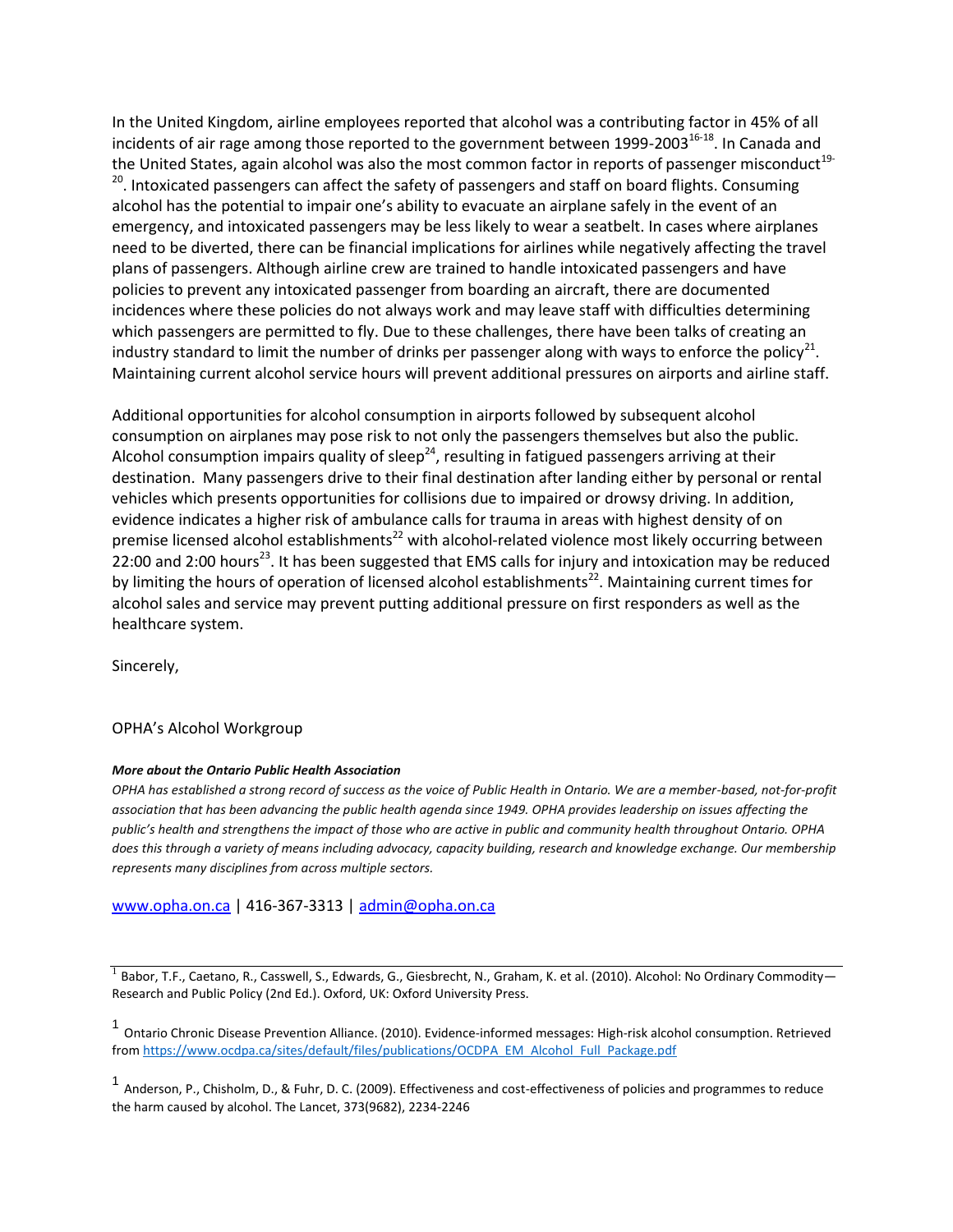1 Giesbrecht, N., Wettlaufer, A., April, N., Asbridge, M., Cukier, S., Mann, R., ... & Stockwell, T. (2013). Strategies to reduce alcohol-related harms and costs in Canada: A comparison of provincial policies. Centre for Addictions & Mental Health. 79

<sup>5</sup> Popova, S., Giesbrecht, N., Bekmuradov, D., & Patra, J. (2009). Hours and days of sale and density of alcohol outlets: Impacts on alcohol consumption and damage: A systematic review. Alcohol & Alcoholism, 44(5), 500-516.

<sup>6</sup> Vingilis, E., McLeod, A. I., Stoduto, G., Seeley, J., & Mann, R. E. (2007). Impact of extended drinking hours in Ontario on motorvehicle collision and non-motor-vehicle collision injuries. Journal of Studies on Alcohol and Drugs, 68(6), 905-911.

7<br>Vingilis, E., McLeod, A. I., Seeley, J., Mann, R., Voas, R., & Compton, C. (2006). The impact of Ontario's extended drinking hours on cross-border cities of Windsor and Detroit. Accident Analysis & Prevention, 38(1), 63-70.

<sup>8</sup> Wilkinson, C., Livingston, M., & Room, R. (2016). Impacts of changes to trading hours of liquor licences on alcohol-related harm: A systematic review 2005–2015. Public Health Research and Practice, 26(4), e2641644.

<sup>9</sup> Rossow, I., & Norström, T. (2012). The impact of small changes in bar closing hours on violence. The Norwegian experience from 18 cities. Addiction, 107(3), 530-537.

<sup>10</sup> De Goeij, M. C., Veldhuizen, E. M., Buster, M. C., & Kunst, A. E. (2015). The impact of extended closing times of alcohol outlets on alcohol-related injuries in the nightlife areas of Amsterdam: A controlled before-and-after evaluation. Addiction, 110(6), 955-964.

11 Kypri, K., Jones, C., McElduff, P., & Barker, D. (2011). Effects of restricting pub closing times on night-time assaults in an Australian city. Addiction, 106(2), 303-310.

<sup>12</sup> Marcus, J., & Siedler, T. (2015). Reducing binge drinking? The effect of a ban on late-night off-premise alcohol sales on alcohol-related hospital stays in Germany. Journal of Public Economics, 123, 55-77.

 $^{13}$  Wicki, M., & Gmel, G. (2011). Hospital admission rates for alcoholic intoxication after policy changes in the canton of Geneva, Switzerland. Drug and Alcohol Dependence, 118(2-3), 209-215.

<sup>14</sup> Stockwell, T., & Chikritzhs, T. (2009). Do relaxed trading hours for bars and clubs mean more relaxed drinking? A review of international research on the impacts of changes to permitted hours of drinking. Crime Prevention and Community Safety, 11(3), 153-170.

<sup>15</sup> Alcohol Justice. (2015). Extended bar hours: Dangers for states, cities, & communities. Retrieved from <https://alcoholjustice.org/images/factsheets/ExtendedBarHours2015.pdf>

<sup>16</sup> Bor R. Trends in disruptive passenger behaviour on board UK registered aircraft: 1999–2003. Trav Med Infect Dis 2003; 1:153–157.

<sup>17</sup> International Transport Workers Federation, Civil Aviation Section. Air rage: the prevention and management of disruptive passenger behavior. London, UK, May 2000.

18 Bor R. Survey of the world's airlines highlights various approaches to handling disruptive passengers. Int Civil Aviat Organ J 2001; 56:21–30.

<sup>19</sup> Connell L. Cabin crew safety information article. Presented at the 17th International Aircraft Safety Symposium in Los Angeles, CA on March 7, 2000.